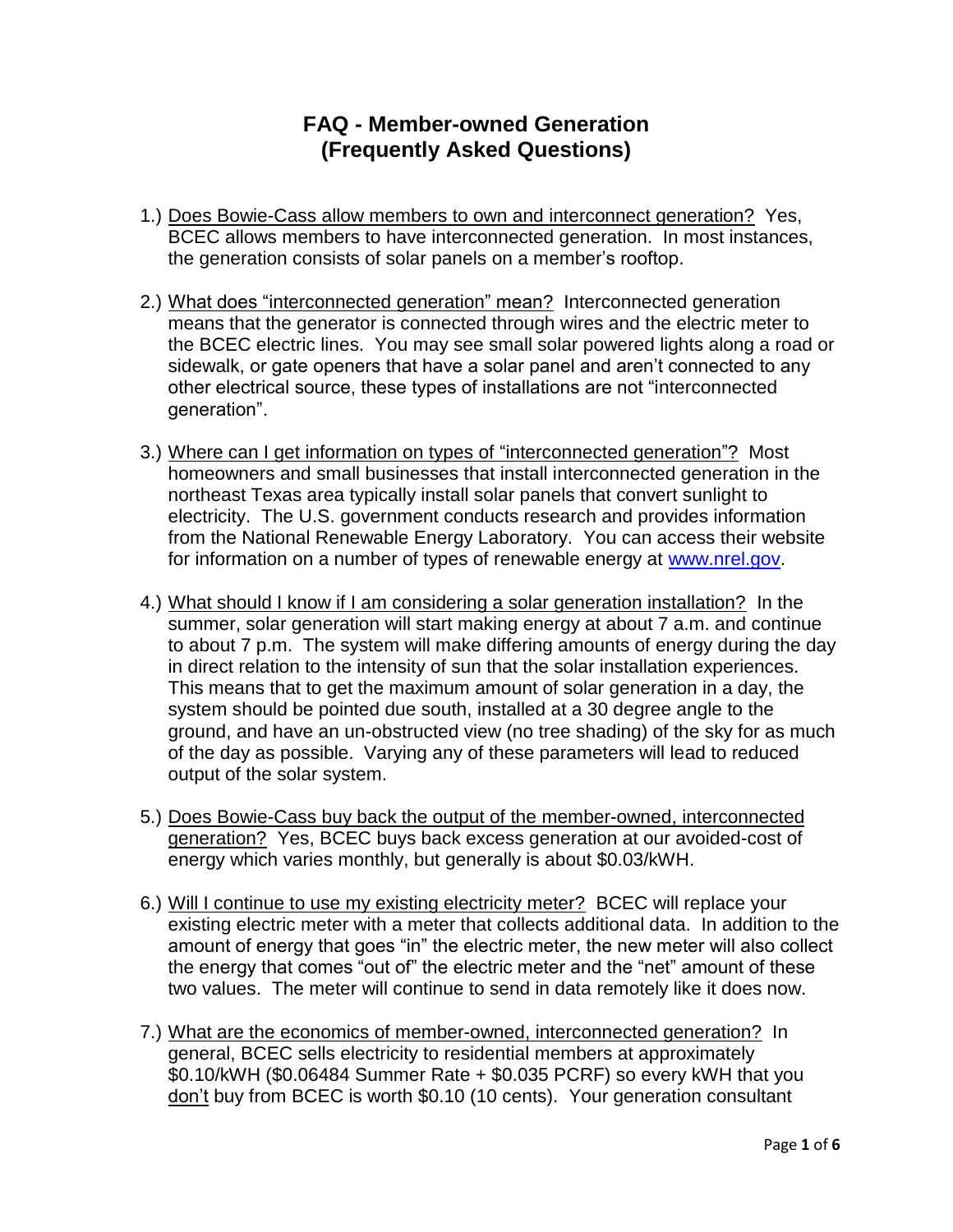should be able to make an estimate of how many kWH you would generate annually and may be able to give you estimates of monthly generation. For the best case scenario, you will be able to use all of your generated energy each month so if your generation can generate 500 kWH per month on a regular basis then your energy savings on your BCEC bill would be \$50.00 per month (500 kWH x \$0.10/kWH). (This calculation doesn't include other charges that might apply.) You can compare this to your monthly payment (or the equivalent payment if you deduct any down payment) for the generator plus increases in maintenance, insurance, and property tax costs. This is fairly simplistic and is the Best Case Scenario.

Another way to look at this situation is based upon the cost per kWH of the energy. As noted, BCEC sells electricity to residential members at approximately \$0.10/kWH. Your generating system also has a lifetime cost per kWH that you can calculate and use to compare to the BCEC electric rate. If you take the cost of the generating system and divide by the lifetime energy generated (provided by your generation consultant), you will have a simple cost per kWH of the purchased generating system. To illustrate this example, if your generating system together with its power source (natural gas, diesel, gasoline in some instances, etc.) has a lifetime cost of \$30,000; the estimated annual energy generation is 12,000 kWH and the estimated life of the system is 20 years, then the average energy cost of the system per kWH is \$0.125/kWH (\$30,000 / 12,000 kWH / 20 Years)). Initially, in this case, it is simple to compare the BCEC rate of \$0.10/kWH versus the generation cost of \$0.125/kWH.

- 8.) What will be my electric rate if I install interconnected generation? BCEC has three (3) options for members who have interconnected generation. (All options also apply charges for the basic rate that you are on now.) Option 1, Rate 100, is most appropriate for members who don't put much energy back onto the BCEC system and can be thought of as the "Give Back" program. Option 2, Rate 120, is most appropriate for members with moderate sized generation who regularly put energy back onto the BCEC system and is termed the "Net Metering" program. Option 3, Rate 110, is most appropriate for large generation installations and is termed the "Net Billing" program. (The aim of this type of installation is to "sell" electricity back to BCEC on a regular basis.) Your bill will be figured differently depending upon which program you are on.
- 9.) What are the terms of Rate 100, the "Give Back" program? The Give Back program is offered to all generation sources that are less than 10 kW in size. For the Give Back program, you will be billed at standard rates for all energy that goes IN the meter and all energy that flows OUT of the meter is "given" back to BCEC. There is no additional monthly charge applied. This may be the appropriate rate for someone who installs a relatively small generating system or who installs a moderate sized generating system together with a relatively large energy usage on a monthly basis. As noted later, other options have an extra \$15.00/month charge. Since BCEC charges approximately \$0.10/kWH, you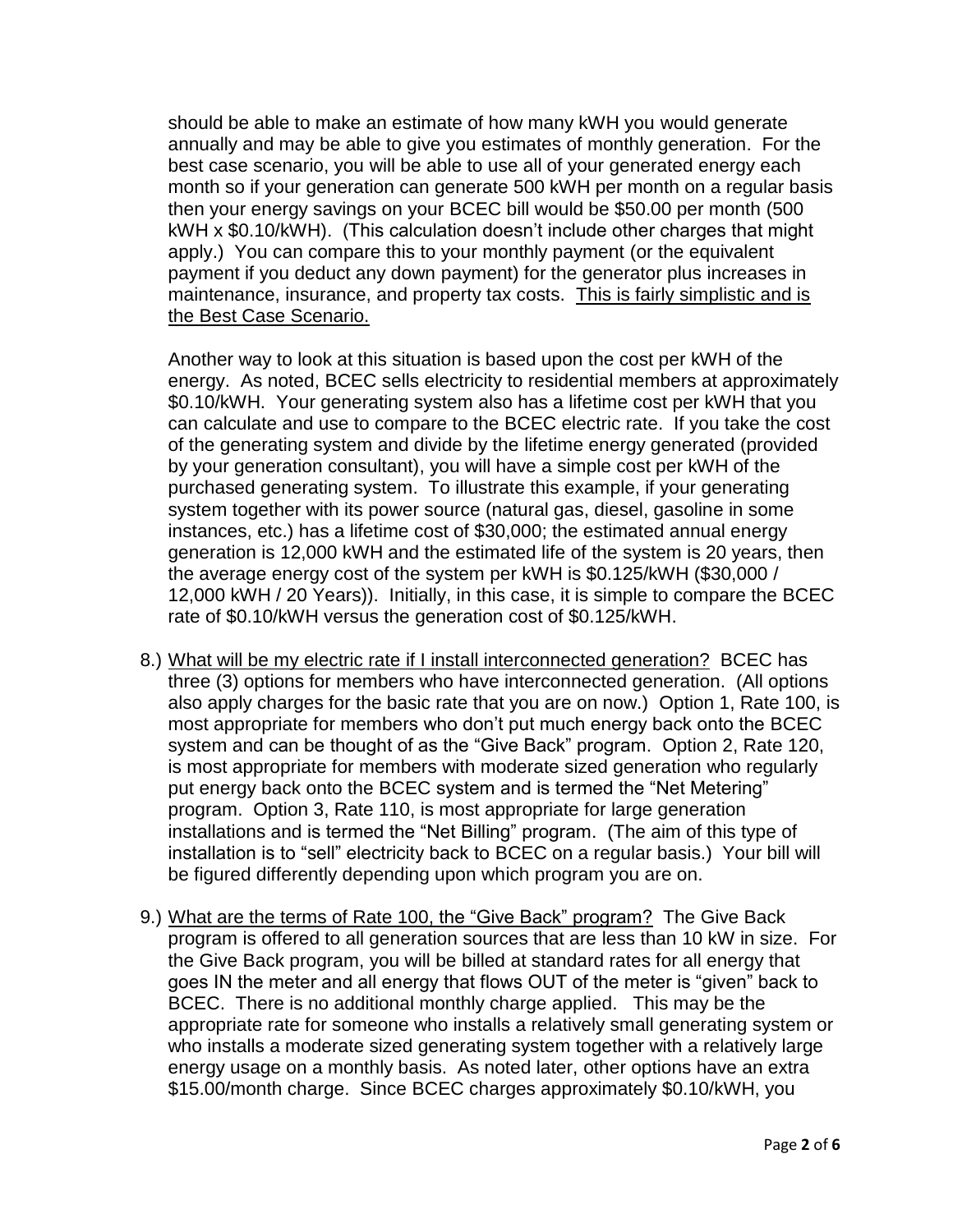must regularly put 150 kWH/month back onto the BCEC system, and re-use it in the same month, to economically justify the extra \$15.00/month charge required with the alternative rates.

| Rate 100 - Give Back               |               |            |  |
|------------------------------------|---------------|------------|--|
| <b>Description</b>                 | <b>Amount</b> | Unit       |  |
| Net Monthly Usage                  | 1,000         | <b>kWH</b> |  |
| Net Monthly Generation             | 30            | <b>kWH</b> |  |
| Net Monthly Energy Billing         | N/A           | <b>kWH</b> |  |
|                                    |               |            |  |
| <b>Basic Monthly Charge</b>        | 22.50<br>\$   |            |  |
| Extra Monthly Charge               | 0.00          |            |  |
| Energy Charge (1000x\$0.06484/kWH) | 64.84         |            |  |
| PCRF Charge (1000x\$0.03500/kWH)   | 35.00         |            |  |
| Energy Buy Back (0x\$0.03/kWH)     | 0.00          |            |  |
| Total                              | 122.34        |            |  |

A sample monthly bill calculation for a Residential Member would be:

The Give Back program allows members who may make a smaller investment to participate in member-owned generation and use as much of their generation as possible before the energy flows out of the meter. By using the energy before it flows out of the meter, these members are lowering their electric bill by the amount of energy that they don't buy from BCEC.

Currently, BCEC has less than 10 members on this rate plan.

10.) What are the terms of Rate 120, the "Net Metering" program? The Net Metering program is offered to all generation sources that are less than 100 kW. For the Net Metering program, BCEC acts as a "bank" during the month and you can "deposit" and "withdraw" energy as needed. At the end of the month, BCEC will read your meter and subtract the withdrawals from the deposits. If you are a net user of energy during the month, you will be billed at standard rates for "net" energy used in the month. If you are a net generator of energy during the month, BCEC will buy this excess energy back at our avoided-cost for the month. There is an additional monthly charge applied of \$15.00/month for the Net Metering program.

Two sample monthly bill calculations for a Residential Member would be: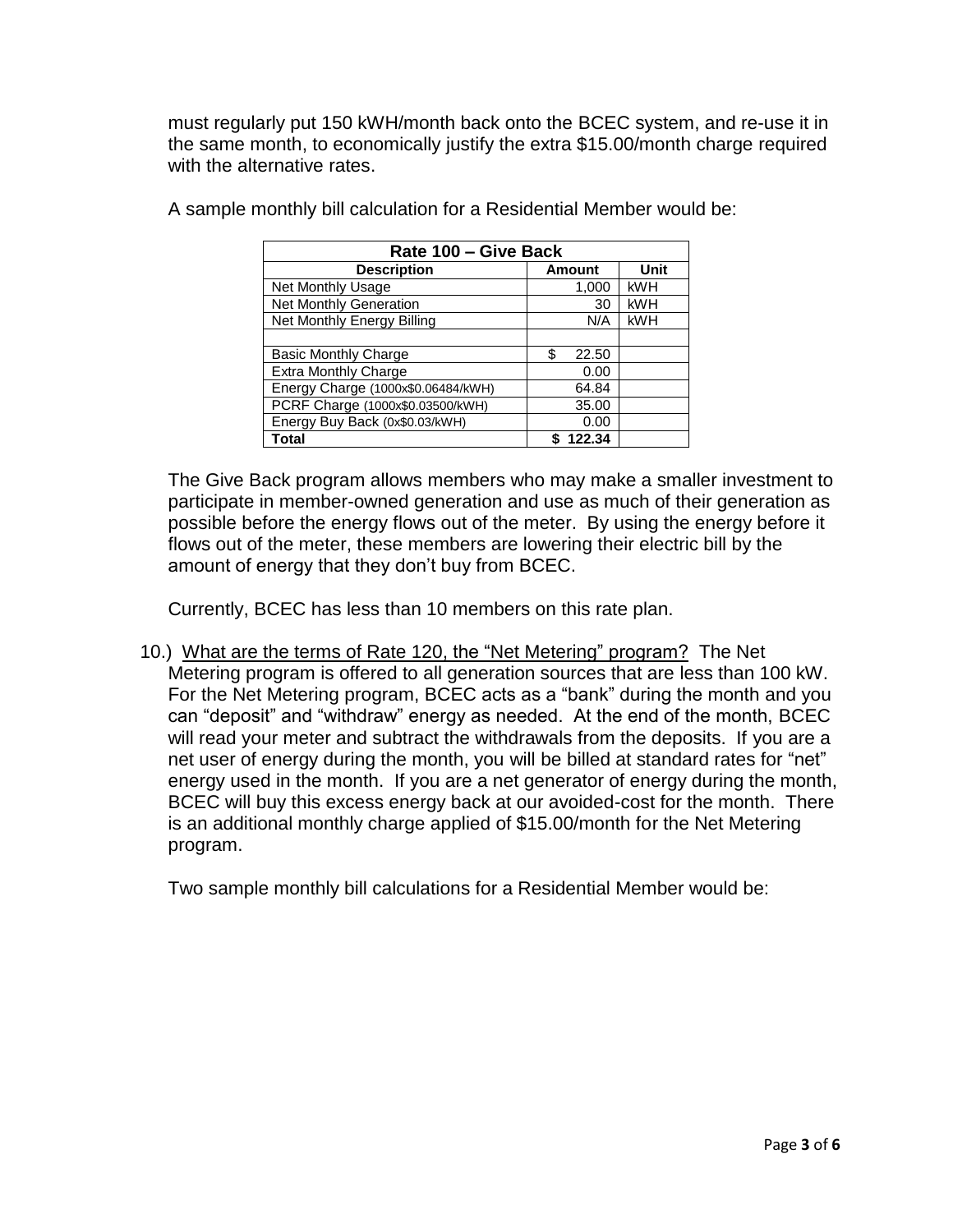| Rate 120 - Net Metering           |               |            |  |
|-----------------------------------|---------------|------------|--|
| <b>Net Monthly User of Energy</b> |               |            |  |
| <b>Description</b>                | <b>Amount</b> | Unit       |  |
| Net Monthly Usage                 | 1.000         | <b>kWH</b> |  |
| <b>Net Monthly Generation</b>     | 300           | <b>kWH</b> |  |
| Net Monthly Energy Billing        | 700           | <b>kWH</b> |  |
|                                   |               |            |  |
| <b>Basic Monthly Charge</b>       | \$<br>22.50   |            |  |
| <b>Extra Monthly Charge</b>       | 15.00         |            |  |
| Energy Charge (700x\$0.06484/kWH) | 45.39         |            |  |
| PCRF Charge (700x\$0.03500/kWH)   | 24.50         |            |  |
| Energy Buy Back (0x\$0.03/kWH)    | 0.00          |            |  |
| Total                             | 107.39        |            |  |

| Rate 120 - Net Metering                |             |            |  |
|----------------------------------------|-------------|------------|--|
| <b>Net Monthly Generator of Energy</b> |             |            |  |
| <b>Description</b>                     | Amount      | Unit       |  |
| Net Monthly Usage                      | 1,000       | <b>kWH</b> |  |
| Net Monthly Generation                 | 1,300       | <b>kWH</b> |  |
| Net Monthly Energy Billing             | $-300$      | <b>kWH</b> |  |
|                                        |             |            |  |
| <b>Basic Monthly Charge</b>            | ß.<br>22.50 |            |  |
| <b>Extra Monthly Charge</b>            | 15.00       |            |  |
| Energy Charge (0x\$0.06484/kWH)        | 0.00        |            |  |
| PCRF Charge (0x\$0.03500/kWH)          | 0.00        |            |  |
| Energy Buy Back (-300x\$0.03/kWH)      | $-9.00$     |            |  |
| Total                                  | 28.50       |            |  |

This example is interesting and may cause people to want to buy a very large generating system because they will be selling energy back BCEC. However, if you review the example in the  $2<sup>nd</sup>$  paragraph of Item #7, you will have a simple cost per kWH of the purchased generating system. Typically, the cost per kWH of the installed system is more than the \$0.03/kWH that you may receive from BCEC. In the example in Item #7, the average cost of the generating system per kWH was \$0.125/kWH (\$30,000 / 12,000 kWH / 20 Years)). Using this example, you could be losing \$0.095/kWH (\$0.125/kWH - \$0.03/kWH) for every kWH of energy that you over-produce.

Currently, BCEC has more than 50 members on this rate plan.

11.) What are the terms of Rate 110, the "Net Billing" program? The Net Billing program is offered to all generation sources that are less than 100 kW and required for generation sources that are 100 kW and over. For the Net Billing program, you will be billed at standard rates for all energy that goes IN the meter and all energy that flows OUT of the meter will be bought back at our avoidedcost for the month. There is an additional monthly charge applied of \$15.00/month for the Net Billing program.

Two sample monthly bill calculations for a Residential Member would be: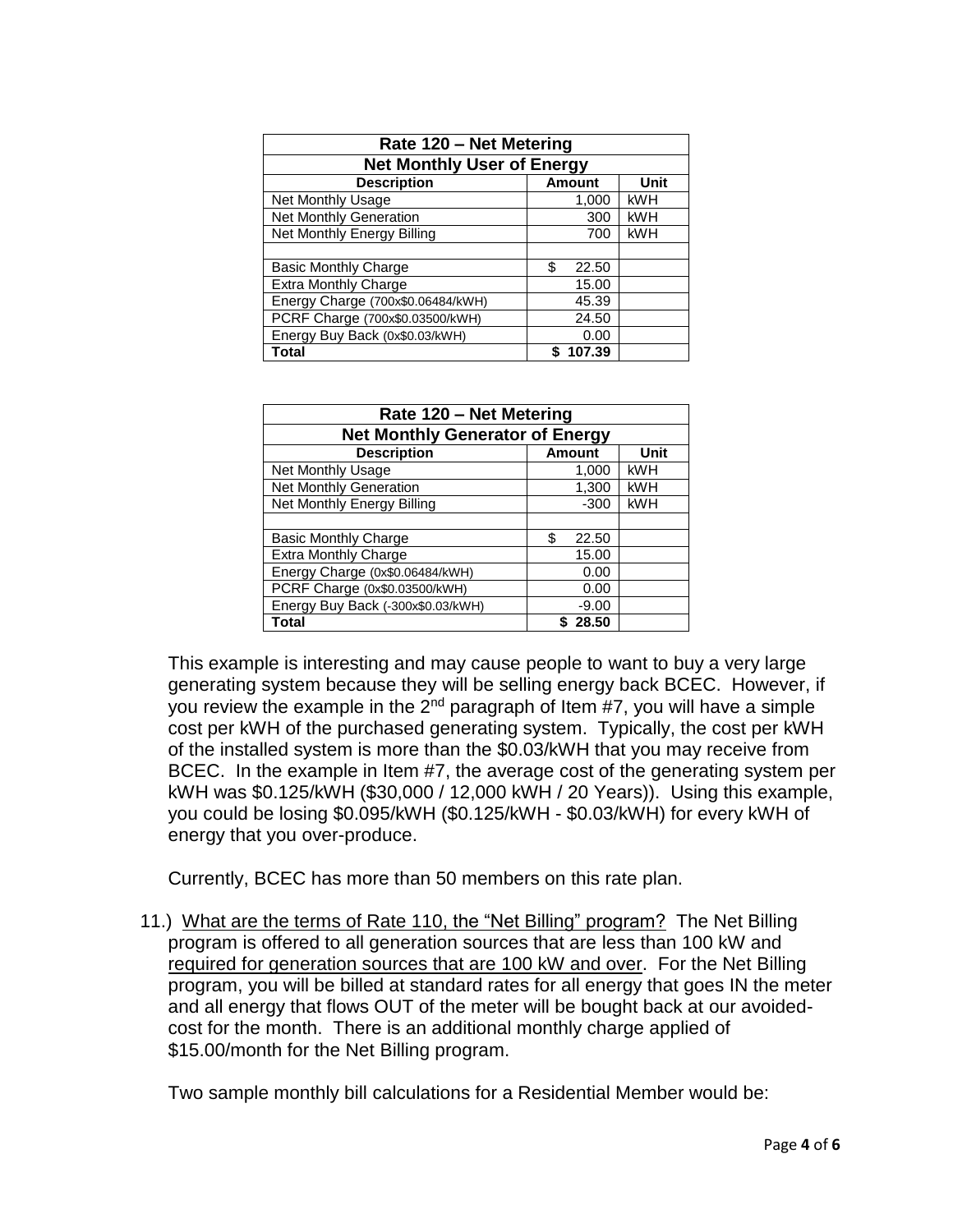| Rate 110 - Net Billing              |               |            |  |
|-------------------------------------|---------------|------------|--|
| <b>Net Monthly User of Energy</b>   |               |            |  |
| <b>Description</b>                  | <b>Amount</b> | Unit       |  |
| Net Monthly Usage                   | 1.000         | <b>kWH</b> |  |
| <b>Net Monthly Generation</b>       | 300           | <b>kWH</b> |  |
| Net Monthly Energy Billing          | N/A           | <b>kWH</b> |  |
|                                     |               |            |  |
| <b>Basic Monthly Charge</b>         | \$<br>22.50   |            |  |
| <b>Extra Monthly Charge</b>         | 15.00         |            |  |
| Energy Charge (1,000x\$0.06484/kWH) | 64.84         |            |  |
| PCRF Charge (1,000x\$0.03500/kWH)   | 35.00         |            |  |
| Energy Buy Back (-300x\$0.03/kWH)   | $-9.00$       |            |  |
| Total                               | 128.34        |            |  |

| Rate 110 - Net Billing<br><b>Net Monthly Generator of Energy</b> |             |            |  |
|------------------------------------------------------------------|-------------|------------|--|
|                                                                  |             |            |  |
| Net Monthly Usage                                                | 1,000       | <b>kWH</b> |  |
| Net Monthly Generation                                           | 1,300       | <b>kWH</b> |  |
| Net Monthly Energy Billing                                       | N/A         | kWH        |  |
|                                                                  |             |            |  |
| <b>Basic Monthly Charge</b>                                      | \$<br>22.50 |            |  |
| <b>Extra Monthly Charge</b>                                      | 15.00       |            |  |
| Energy Charge (1,000x\$0.06484/kWH)                              | 64.84       |            |  |
| PCRF Charge (1,000x\$0.03500/kWH)                                | 35.00       |            |  |
| Energy Buy Back (-1,300x\$0.03/kWH)                              | $-39.00$    |            |  |
| Total                                                            | 89.34       |            |  |

Currently, BCEC doesn't have any members on this rate plan.

- 12.) If you sell electricity at \$0.10/kWH, why do you buy member-generated electricity back at \$0.03/kWH? BCEC doesn't generate electricity. Just like members, each month BCEC gets an "electric bill" from our power supplier. (The cost of power from the power supplier is strictly a "pass through" charge in that BCEC passes that cost through to the end consumer. The cost of power is passed through by a component of the residential consumer rate (\$0.06484/kWH) charge and the Power Cost Recover Factor (PCRF) charge.) Each month, BCEC calculates what we paid the power supplier for the energy that we purchased and that is how we set the price of the energy that we buy back from member-owned generation. This is called the "avoided cost" meaning that we have avoided the same cost that we would have paid to our power supplier. If BCEC paid more than the avoided costs to members with member-owned generation, then the remaining members of BCEC would be making up the difference and be paying more than they would have without the member-owned generation. In other words, the other members would be subsidizing the members with member-owned generation.
- 13.) Why do member-owned generation members have to pay the \$15.00 extra monthly charge? Similar to the answer to Item# 12, there is a basic cost of